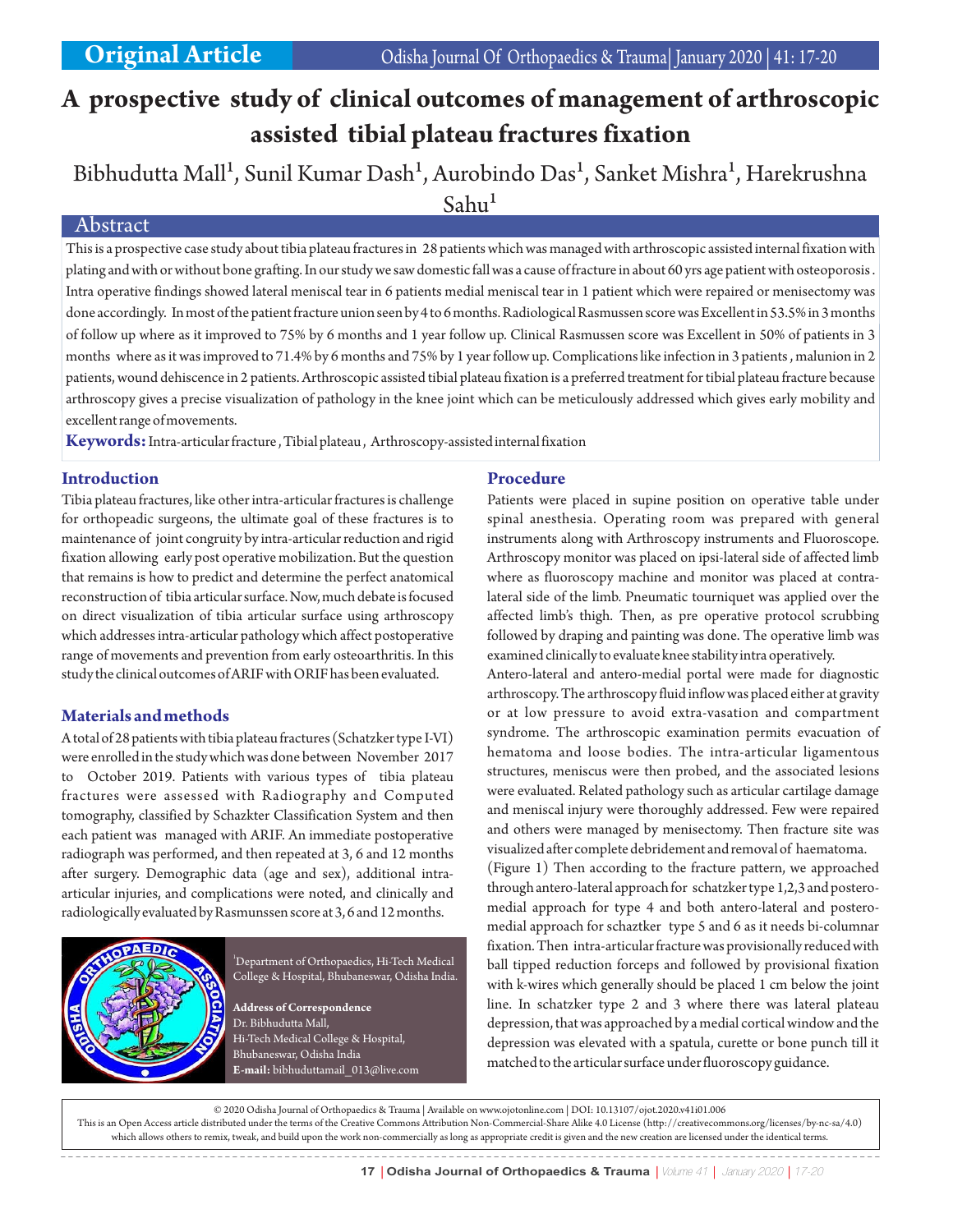

**Figure 1:** Arthroscopic images showing Intra-articular pathology 1A: Meniscal tear 1B: Depressed fracture

(Figure 2) The articular margins were re-evaluated with Arthroscopy following which it was internally fixed with cortical locking screws through proximal locking holes of anatomical anterolateral locking plate used for tibia plateau. Extra-articular fractures with intraartiuclar extension was thereby addressed through plating in buttress mode. Schatzker type 1,2,3 fractures were addressed by lateral buttress plating, schatzker type 4 fractures were addressed by medial buttress plating and schatzker type 6 fractures were addressed with bicolumnar buttress plating. The created void through cortical window via which articular step up was addressed, then filled with autologous bone graft or bone graft substitutes or bone cement. Then reduction was checked through fluoroscopy, varus or valgus mal-alignment was then checked .Then meticulous closure in all layers was done as soft-tissue infection and wound dehiscence were common complications.

# **Post-operative care**

(Figure 3) Patient was given long knee brace post-operatively. Drain was usually removed 24 to 48 hrs post surgically depending on the collection. Inspection of surgical wound was done after 48 hrs. wound care was done in utmost sterile conditions to reduce infection and wound dehiscence. Quadriceps strengthening exercises was started as early as possible. Knee bending was done at earliest in stable fractures and may be delayed in comminuted fractures. Non weight bearing walking with Walker or Crutches was allowed. Full weight bearing was started at 10 to 12 weeks.

### **Result**

From total number of 28 patient who were assessed in study, 20 were males and 8 were females, average age was 40.6 years (range= 18-67 years). About 57.14% were affected on left side. About 78.5% of patient meet with RTA where as 17.8% patients who got injured by domestic fall were had a average age of 57.6 years (range= 47 -67 years) which was probably due to osteoporosis. 32.1% patient were affected with Schatzker type I and 21.5% suffered from Schatzker type V. Six out of 28 patients suffered from skin blisters. About 21.4% patient has depression as arthroscopic finding where as where as 10.7% had meniscal involvement and 14.2% of patients suffered from both depression and meniscal injury. Lateral meniscus was affected in 6 patients and only one patient had medial meniscal injury. Two patients underwent meniscal repair and rest 5 patients were managed with menisectomy. About 53.5% underwent Lateral plating, 32.1 % underwent bi-columnar plating and rest were managed with medial plating. Radiological Rasmussen score was Excellent in 53.5% in 3



**Figure 2:** Making medial cortical window for Reduction of Depressed fracture 2A: clinical image of medial cortical window 2B: fluoroscopic image of reduction of depressed articular fracture through medial cortical window by bone punch

months of follow up where as it improved to 75% by 6 months and 1 year follow up. Clinical Rasmussen score was Excellent in 50% of patients in 3 months where as it was improved to 71.4% by 6 months and 75% by 1 year follow up.

# **Complications**

Complications like soft tissue infection was in 3 patients, malunion in 2 patients, wound dehiscence in 2 patients.

Two patients with soft tissue infection were managed with debridement and secondary closure, One patient was managed with implant removal and vancomycin beads and stabilized with posterior slab because there was clinical and radiological union at the fracture site.



18 | Odisha Journal of Orthopaedics & Trauma | Volume 41 | January 2020 | 17-20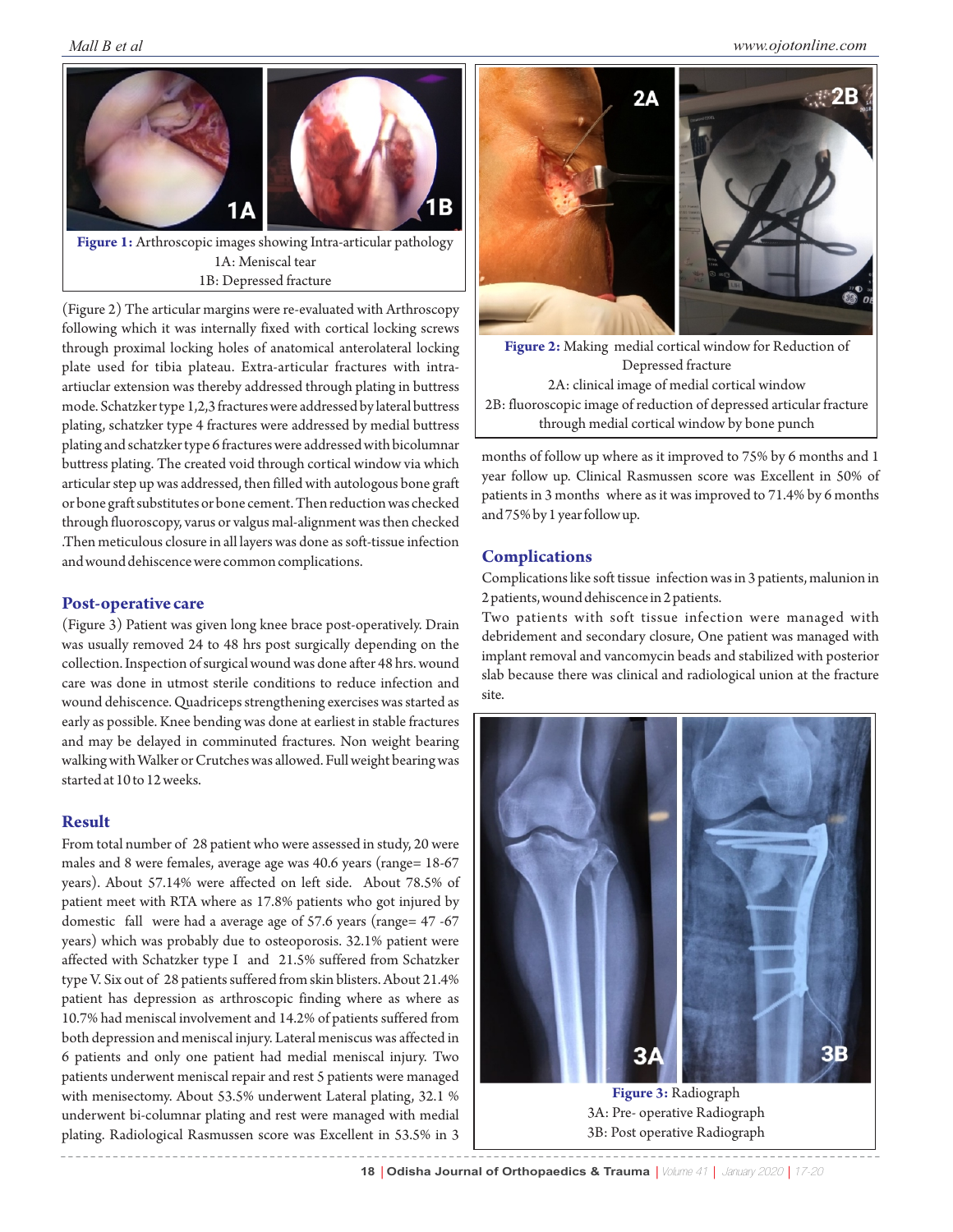

Two patients with Malunited fractures were managed referred elsewhere and lost follow –up.

Two patients with wound dehiscence were managed with repeated dressing and wound healed after 2 weeks of proper dressing. No case of Compartment syndrome was recorded post operatively in our study.

#### **Discussion**

Tibial plateau fractures represent only 1% of all fractures; however, if not managed appropriately, the consequences can be severe [1]. Arthroscop¬ic-assisted Internal fixation (ARIF) initially was described by Caspari et al [2] and Jennings [3] in the 1980s.

The use of arthroscopy for the treatment of tibia plateau fractures makes it possible to visualize the fracture without arthrotomy or meniscal detachment, achieve anatomical reduction, wash out all debris, and treat concomitant intra-articular lesions.

In a Study by Roerdink et. al. [10] 80% of the patients were with Clinical Rasmussen score Excellent or good. Meniscal tears were noted in 42.7 % of all tibia plateau fractures. Which is nearly same in our study as we had 75% of patients with excellent clinical and radiological Rasmussen score [6] after 1 month follow up and 25% of patients had meniscal injury in our study.

Fowble et al. [8] reported the results of treatment in 23 patients with tibial plateau fractures. They performed arthroscopic reduction and percutaneous fixation in 12 and open reduction and internal fixation in 11 patients and compared the final results. They concluded that arthroscopic surgery is more advantageous in terms

| <b>CLINICAL RASMUSSEN SCORE AFTER 6 MONTHS</b> |         |             |                |
|------------------------------------------------|---------|-------------|----------------|
| TYPE(Schatzker) EXCELLENT                      |         | <b>GOOD</b> | <b>FAIR</b>    |
| I(9)                                           | 8       |             |                |
| II $(4)$                                       | 3       |             |                |
| III(2)                                         |         |             |                |
| IV(4)                                          |         |             |                |
| V(6)                                           |         |             |                |
| VI(3)                                          |         |             | $\mathfrak{D}$ |
| TOTAL(28)                                      | 21(75%) | $3(10.7\%)$ | $4(14.2\%)$    |

of anatomical reduction, rate of complication, period of hospitization and weight bearing.

Early rehabilitation can be started, and hospital stay is shortened. It has been demonstrated that early motion postoperatively results in better articular cartilage nutrition and improved healing. It is also more pleasing cosmetically due to less scar formation. Although arthroscopy provided a better cosmetic result in Schtazker type 1-4 fractures, our purpose and a more important aspect was to ensure anatomical reduction of intraarticular fragments and treat other intra-articular lesions. Although the incision was extended in type 5 or 6 fractures for plate application, we did not open the joint for reduction of fragments which was achieved by arthroscopy.

Weight bearing of the patient depends upon the fracture pattern, age of patient and stability of fixation. Radiological union is usually seen by 3 months. Patients are advised for weight after proper assessment of radiological and clinical union. As Arthrotomy is well avoided and continuous irrigation there is reduced risk of infection in ARIF [12,13].

#### **Conclusion**

ARIF is an excellent and minimally invasive method for assessment of intra-articular pathologies and treatment of tibial plateau fractures. Experience in operative arthroscopy and fracture management is essential to avoid complications and improve longterm functional results.